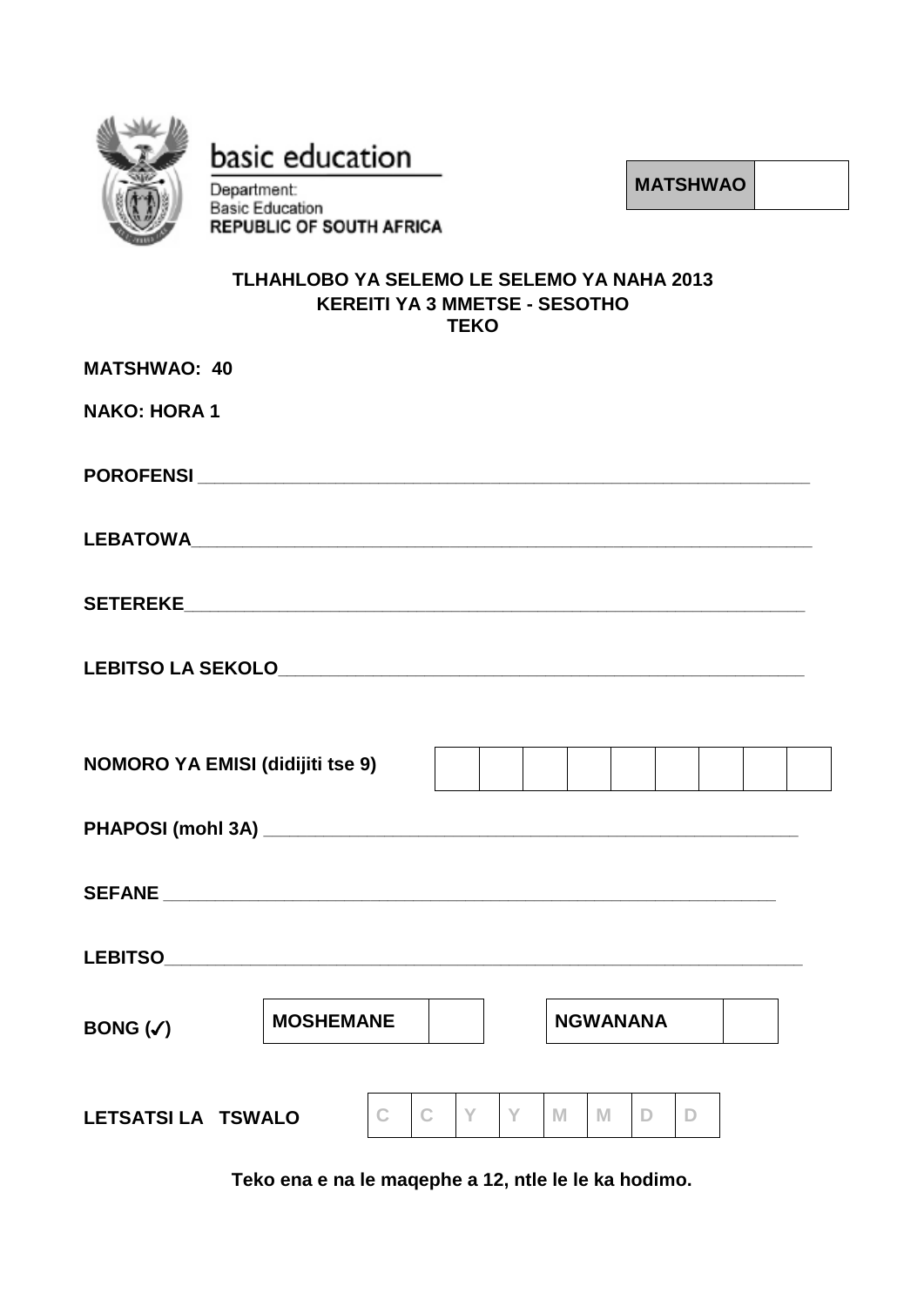## Ditaelo ho baithuti

- 1. Araba dipotso kaofela dibakeng kapa diforeimeng tseo o di filweng.
- 2. Tshebetso ya dipalo kaofela e bontshwe bukaneng ya dipotso e seng leqepheng le ka thoko.
- 3. Ha o a dumellwa ho sebedisa khalikhuleitha.
- 4. Matshwao a teko a 40.
- 5. Nako ya teko ke metsotso e 60.
- 6. Titjhere o tla o tataisa ka dipotso tsa boitokisetso.

## Mosebetsi wa boitokisetso

1. Sebetsa: : 125 + 64

Karabo : O sebedise menthele/dipalo tsa hlooho.

 $125 + 64 = 189$ 

kapa

Karabo: O sebedise mokgwa wa ho 'qhaqholla'

 $= 100 + 20 + 5 + 60 + 4$  $= 100 + 20 + 60 + 5 + 4$  $= 100 + 80 + 9$  $= 189$ kapa

Karabo: O sebedise mokgwa wa kopanya e tswellang pele.

 $125 + 60 \longrightarrow 185 + 4 \longrightarrow 189$ 

Se sebedise mokgwa wa kholomo ya mola o "tsepameng".

#### Teko e qala leqepheng le latelang.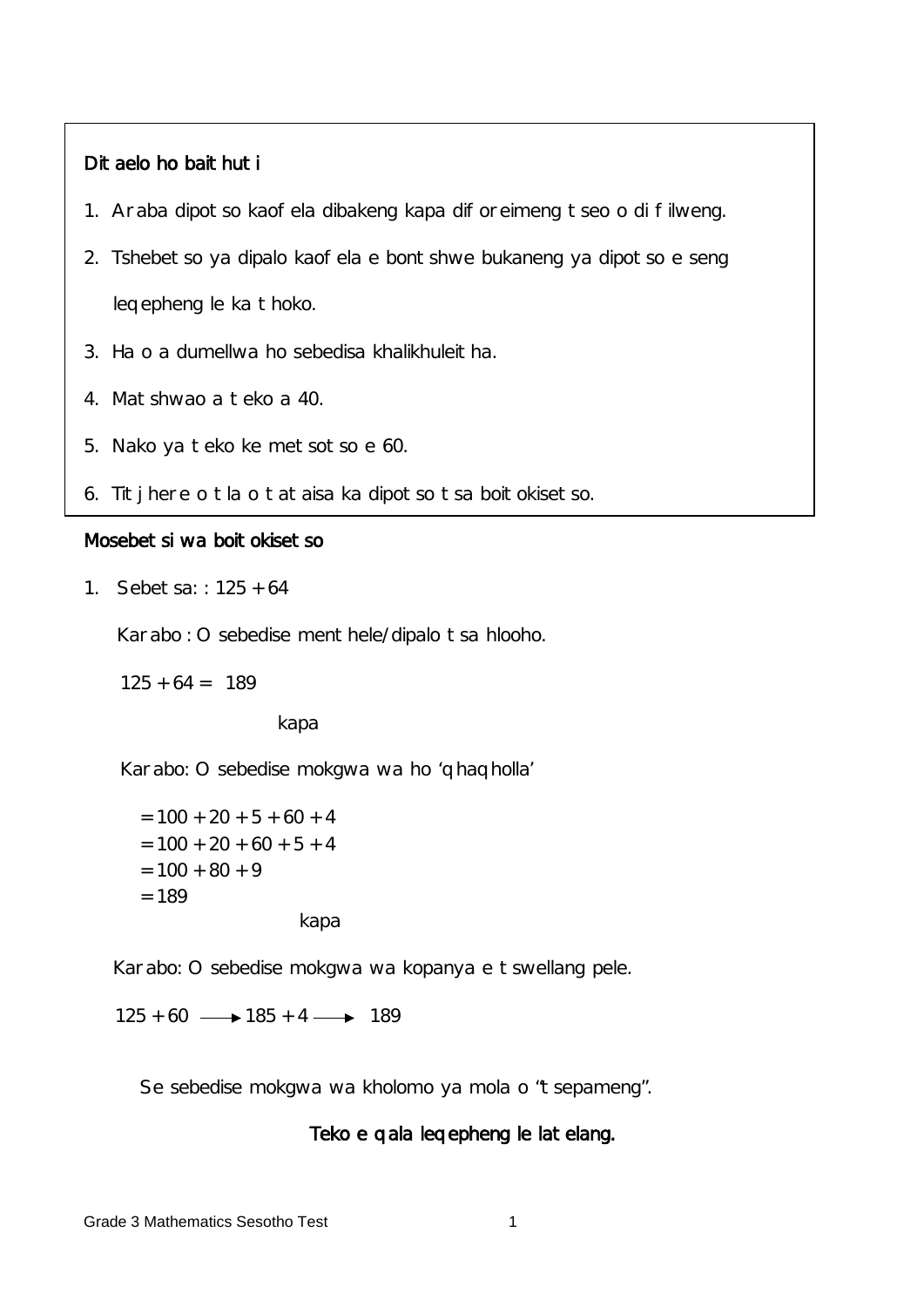Etsa sedikadikwe tlhakung ya karabo e nepahetseng ho tloha potsong ya 1- 6.

- 1. Hlophisa 172, 217, 127, 712 ho tloha ho e nyenyane ho isa ho e kgolo.
	- A 217, 127, 712, 172
	- B 712, 217, 172, 127
	- C 172, 127, 712, 217
	- D 127, 172, 217, 712
- 2. Qhaqholla nomoro palo ena 489.
	- A 80 + 900 + 4
	- B  $400 + 80 + 9$
	- C 90 + 40 + 80
	- D 800 + 90 + 40
- 3. 39 habedi ke =
	- A 69
	- B 79
	- C 78
	- D 96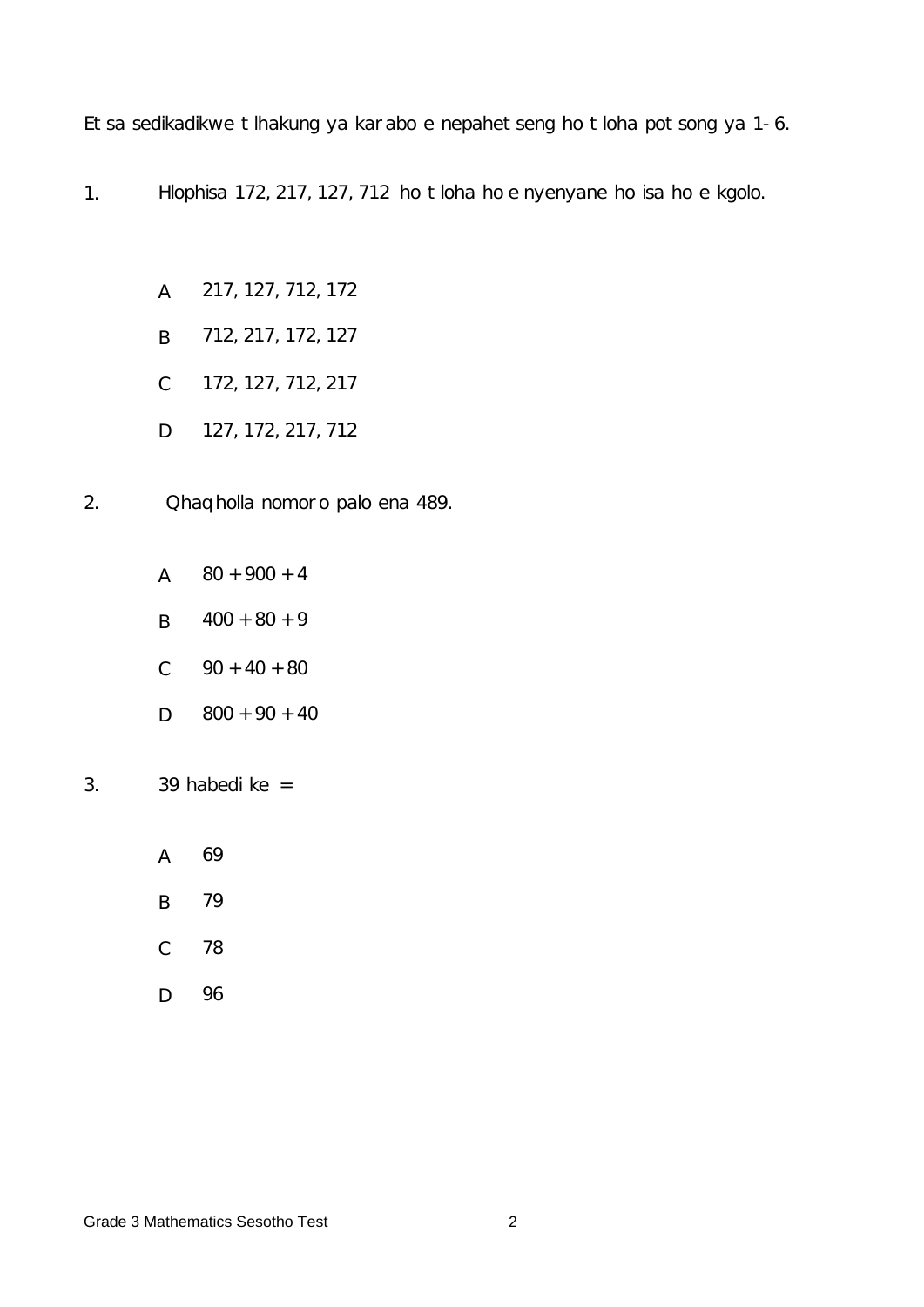4. 642 ha e phethahatswa haufinyana le 10 ke ...

- A 700
- B 655
- $\overline{C}$ 640
- D 600
- 5. 9.45 a.m. watjheng ya manaka e bontsha hore nako ke metsotso e leshome le metso e mehlano ...
	- A ka mora hora ya leshome bosiu.
	- B ka mora hora ya leshome hoseng.
	- C pele ho hora ya leshome bosiu.
	- D pele ho hora ya leshome hoseng.
- 6. Hlophisa halofo e 1, kotara e 1, 1 borarong, 1 bohlanong ho tloha ho e kgolo ho isa ho e nyenyane.
	- A kotara e 1, halofo e 1, 1 bohlanong, 1 borarong
	- B halofo e 1, 1 borarong, kotara e 1, 1 bohlanong
	- C 1 borarong, 1 bohlanong, kotara e 1, halofo e 1
	- D 1bohlanong, kotara e 1, 1borarong, halofo e 1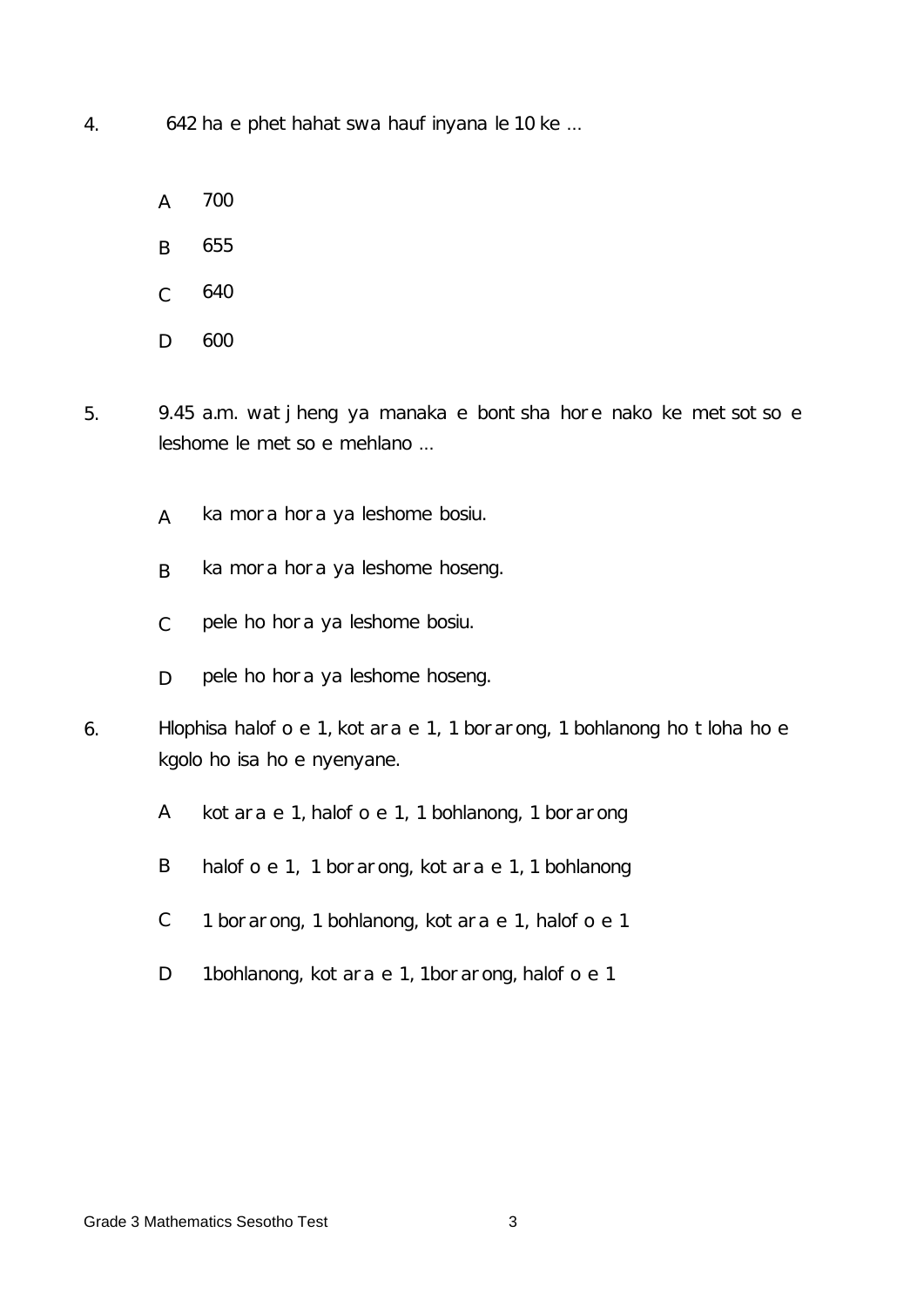7. Ngola lebitso la ntho e nang le 3-D eo o e filweng le ya sebopeho sa 2-D.





8. Pheta paterone ya daekeramo ena hape.

 $\overline{\phantom{a}}$  , and the contract of the contract of the contract of the contract of the contract of the contract of the contract of the contract of the contract of the contract of the contract of the contract of the contrac

- 9. Sebetsa e nngwe le e nngwe ya tse latelang ka ho sebedisa mokgwa wa ho 'qhaqholla':
	- 9.1 795 213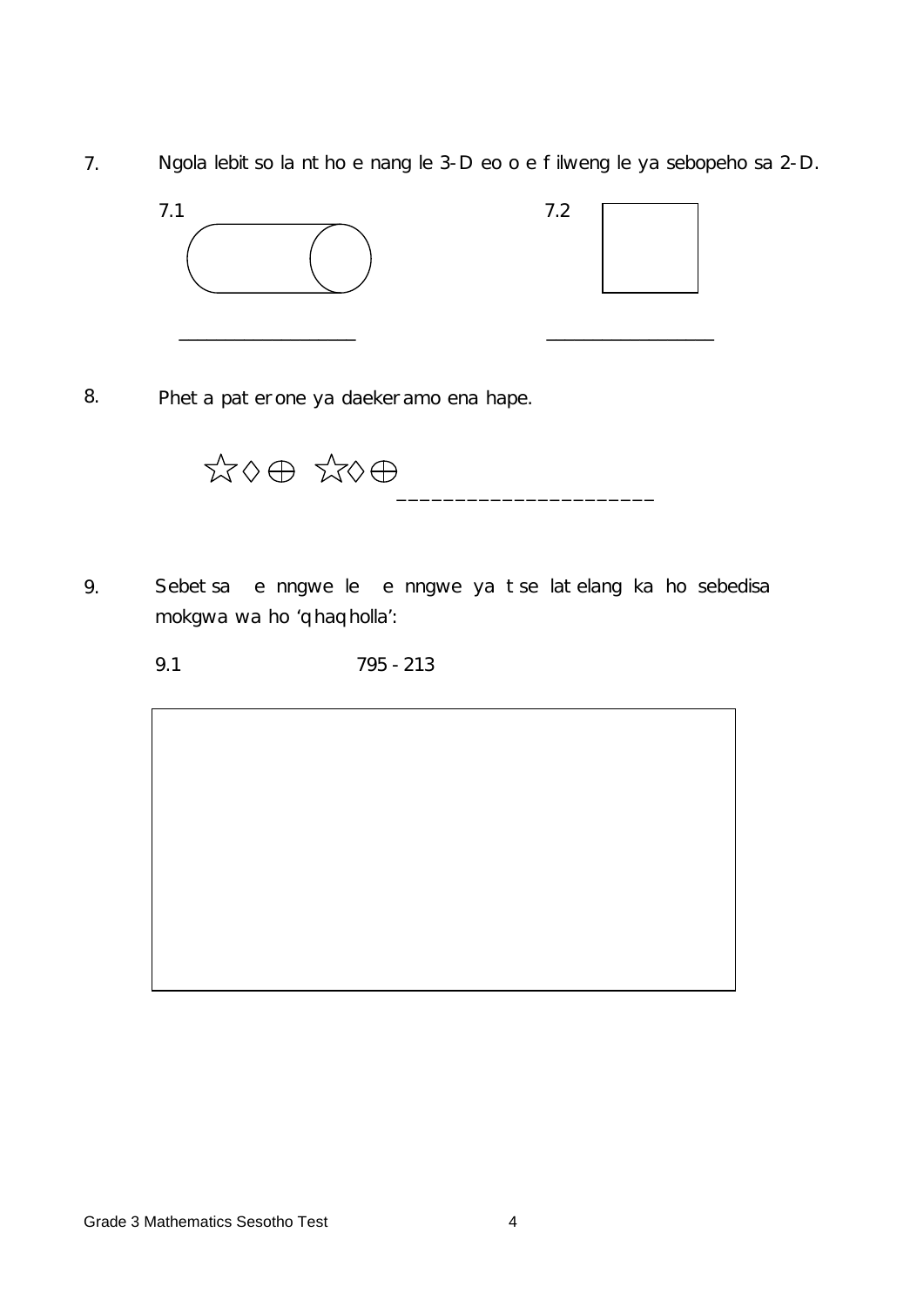10. Qetella tafole ena:

| 10.1 | Balla pele ka<br>bo 100 | 584 |  |     |
|------|-------------------------|-----|--|-----|
| 10.2 | Balla morao<br>ka bo 20 | 320 |  | 240 |

- 11. Ngola lebitso la nomoro ena: 468
- 12. Ngola simbolo ya nomoro ya: makgolo a mararo le mashome a tsheletseng.

\_\_\_\_\_\_\_\_\_\_\_\_\_\_\_\_\_\_\_\_\_\_\_\_\_\_\_\_\_\_\_\_\_\_\_\_\_\_\_

13. Ngola boleng ba dijiti e sehelletsweng mola ho 754.

\_\_\_\_\_\_\_\_\_\_\_\_\_\_\_\_\_\_\_\_\_\_\_\_\_\_\_\_\_\_\_\_\_\_

 $\overline{\phantom{a}}$  , where  $\overline{\phantom{a}}$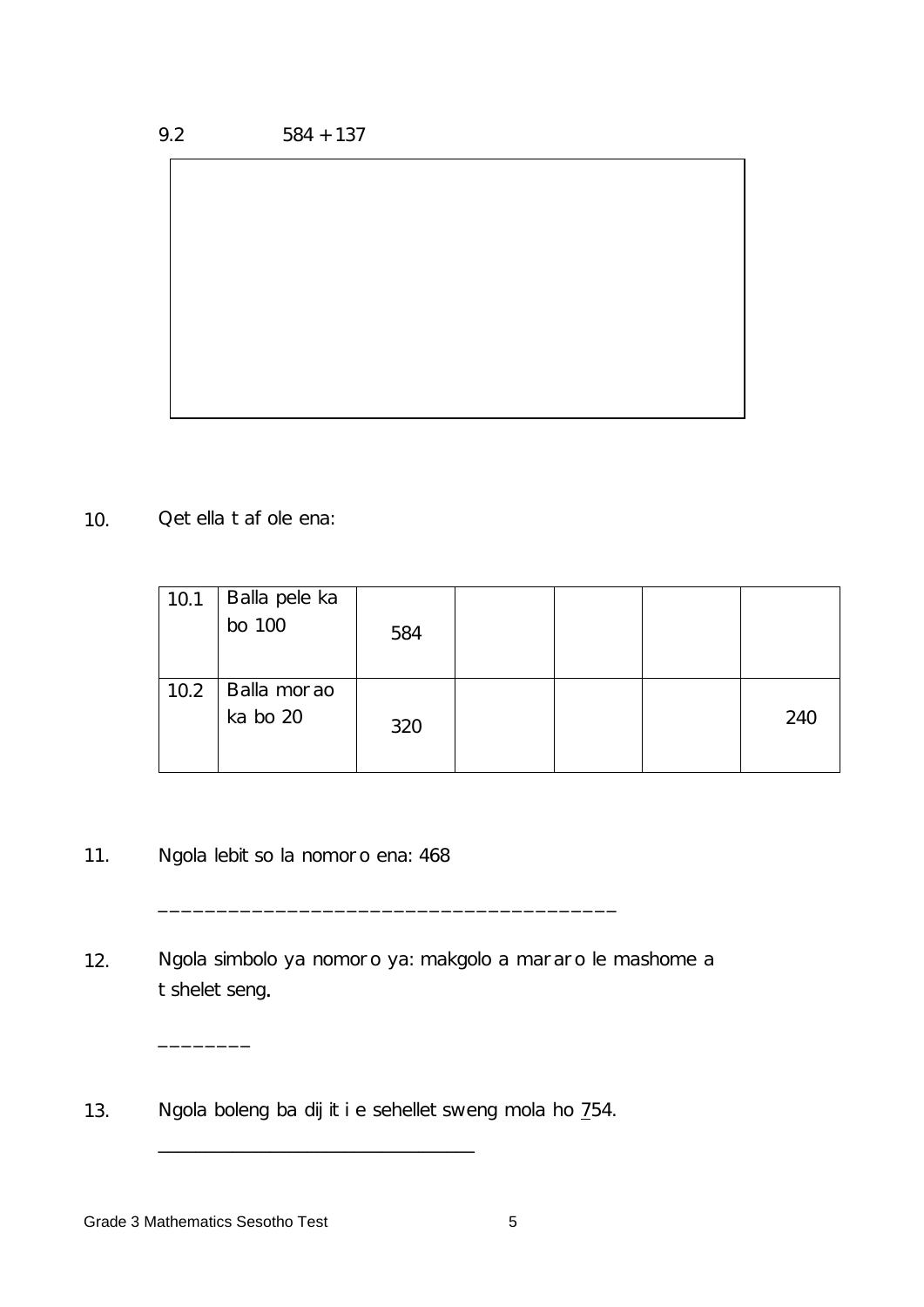14. Qetella:

4 + 4 + 4 + 4 + 4 + 4 = \_\_\_\_\_\_\_ x 4

15. Ngola nomoro e latelang tatellanong ya dinomoro e ka tlase.

125; 175; 225; 275; \_\_\_\_\_\_\_\_\_\_

16. Taka mola o le mong wa molahare sebopehong se latelang:



17. Ngola bophara ba tleloko.



Bophara ke = \_\_\_\_\_\_\_\_\_\_\_\_\_\_ cm.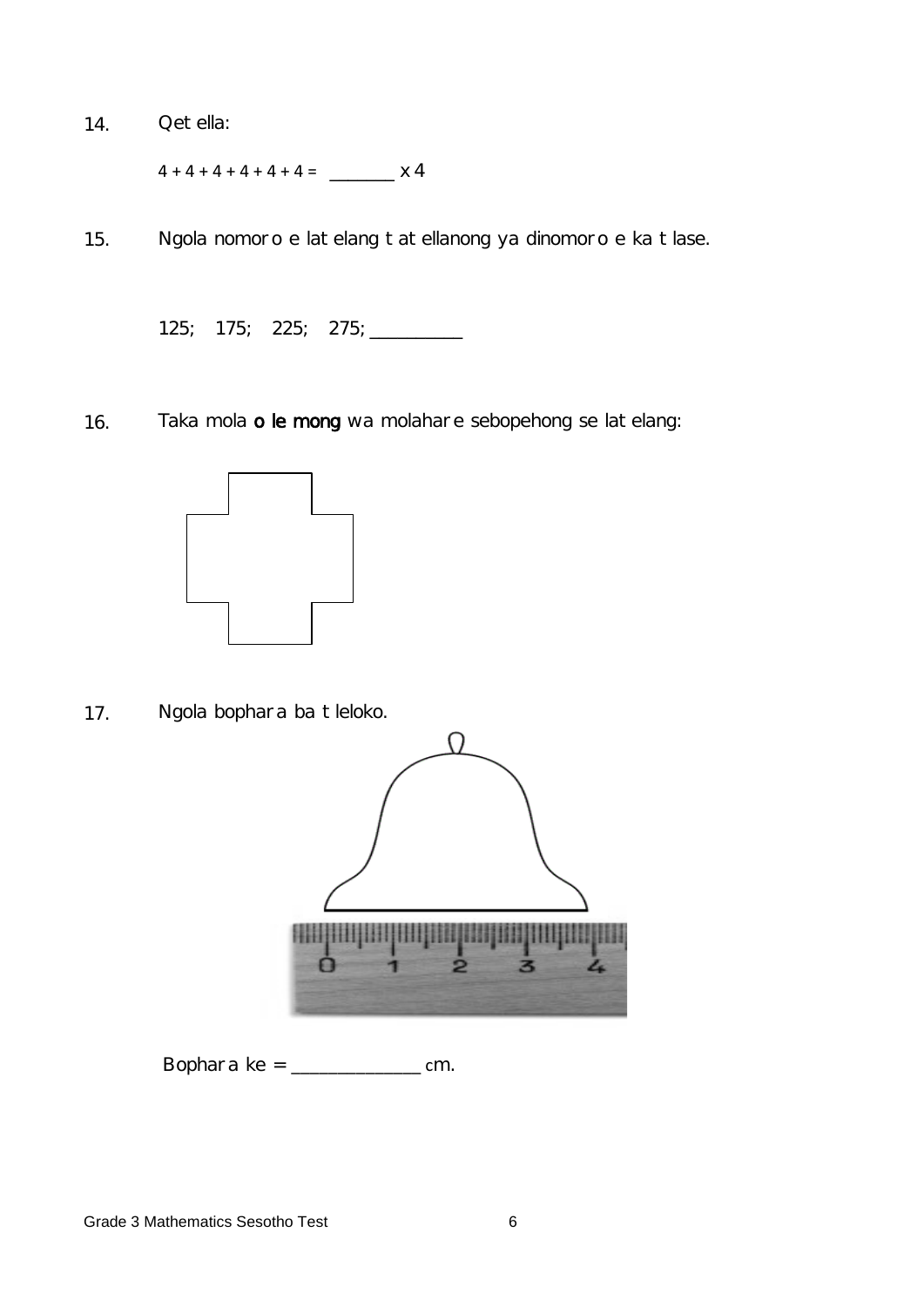18. Etsa sedikadikwe lentsweng le nepahetseng ho a ka masakaneng polelong e nngwe le e nngwe ho tse latelang.



18.1 Boima ba lekotikoti la tlhapi bo methwa ka (digramo, disentimitara).



- 18.2 Mothamo wa botlolo ya lebese o methwa ka (dimitara, dilitara).
- 19. John, Jim le Joan ba na le dilolipopo tse 37 motho ka mong.

Ba na le dilolipopo tse kae kaofela?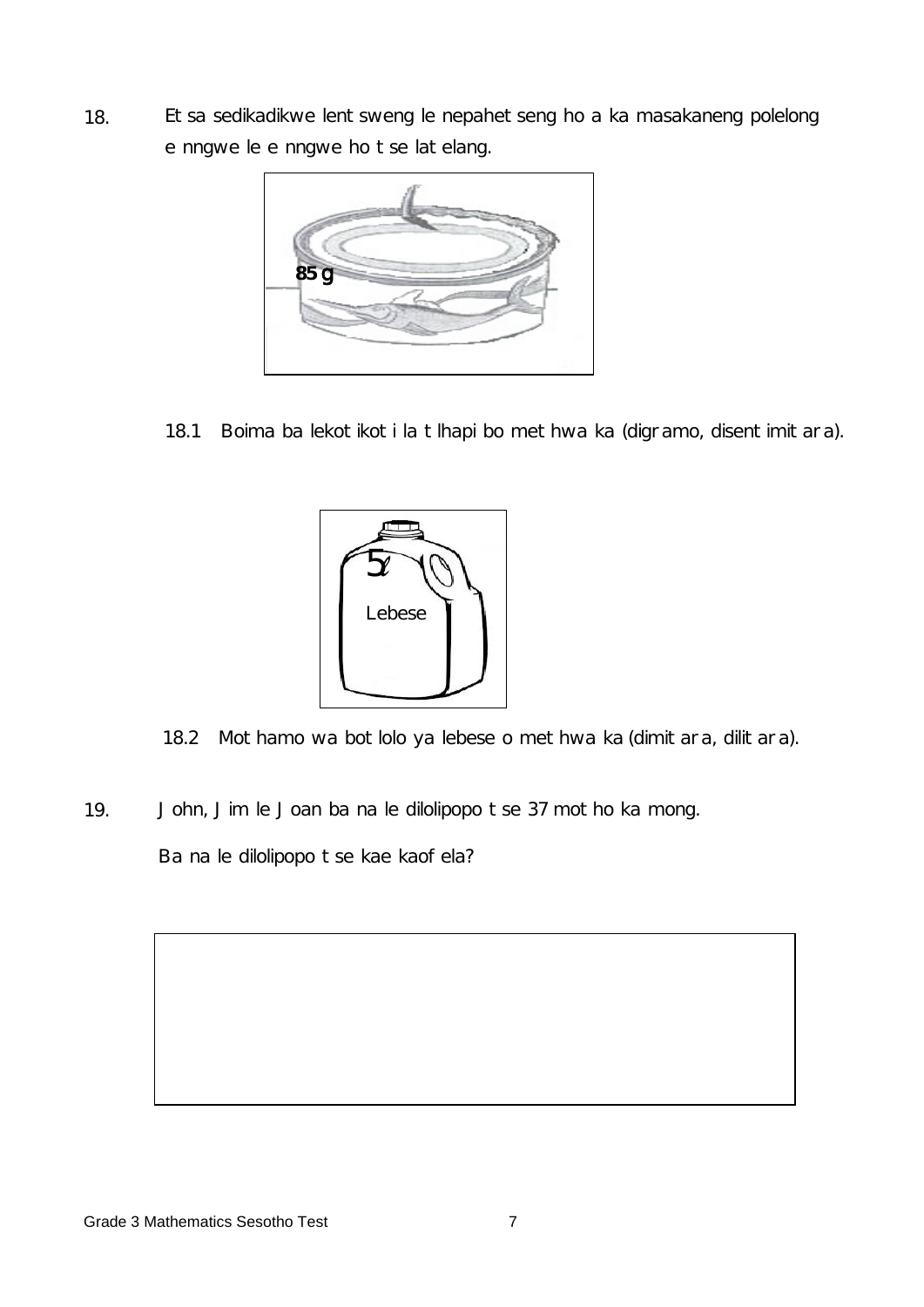20. Ho ne ho na le ditjhokolete tse 36 ka hara lebokose. Ngwana ka mong o ne a filwe tse 5. Ke bana ba bakae ba fumaneng ditjhokolete mme ho setse tse kae?



21. Etsa sedikadikwe sebopehong se arotsweng ka ho lekana.

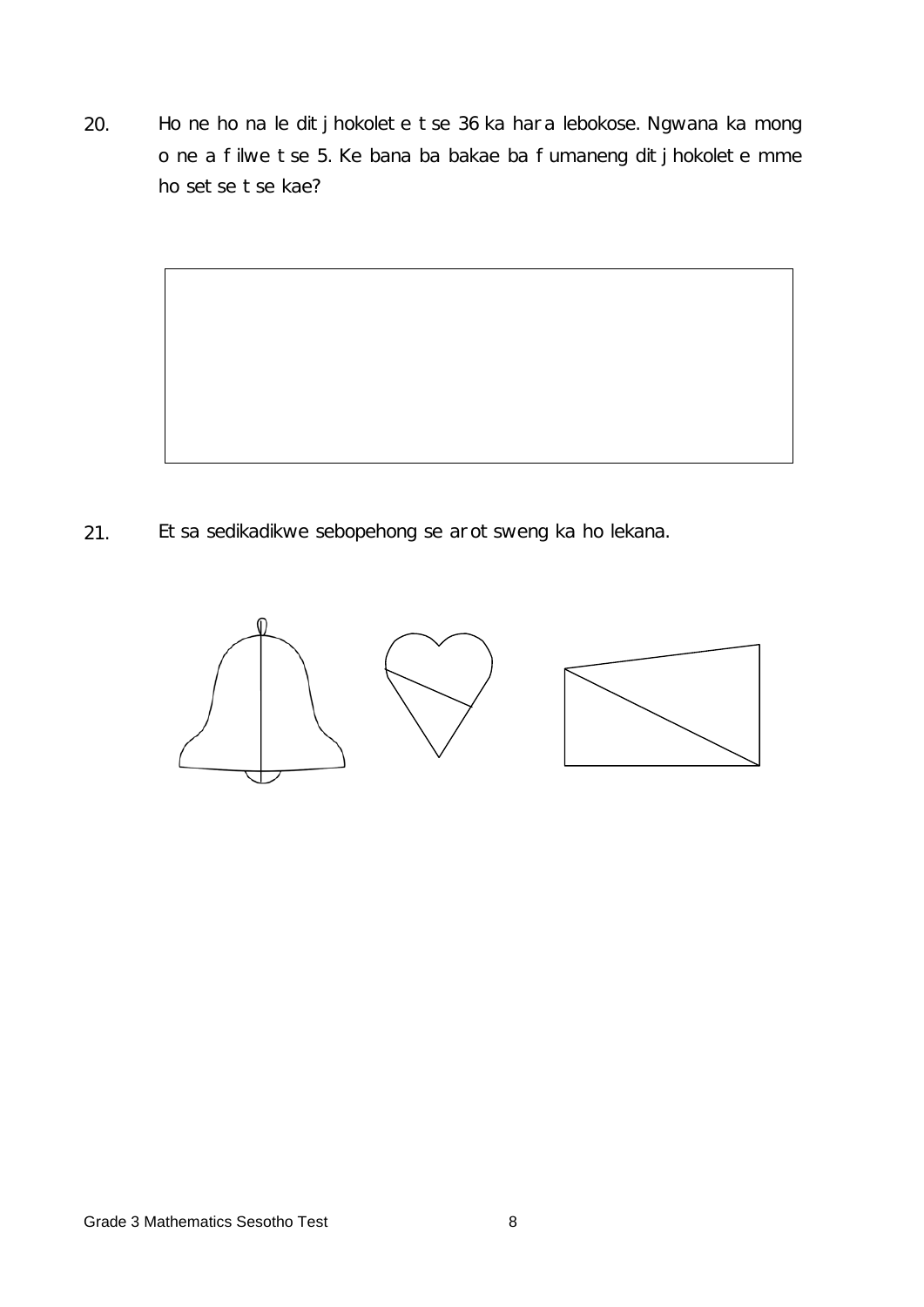22. Thusa ntjanyana hore e fumane tsela e yang tlung ya yona. Ntjanyana e mathela sefateng.

E ikutlwa e nyorilwe, e mathela letamong ho nwa metsi.

E mathela beseng mme e kgutlela morao tlung ya yona.

22.1 Etsa mela e metsu ka mabokoseng ho bontsha ka moo e mathileng ka teng.



22.2 E mathile maboloko a makae kaofela? \_\_\_\_\_\_\_\_\_\_\_\_\_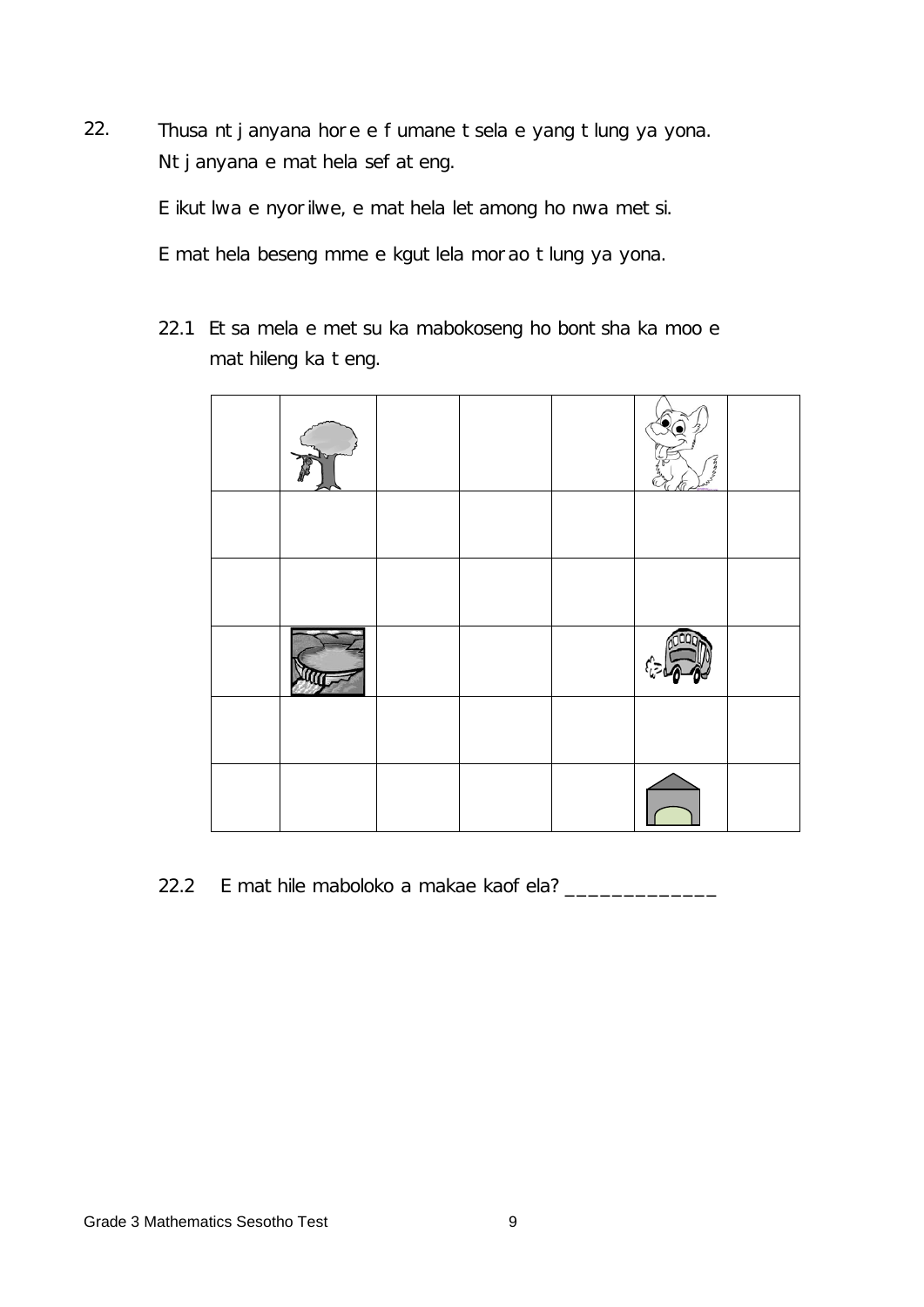23. Bala kerafo mme o arabe dipotso tse latelang.

|                         | Palo ya maqephe a badilweng ke baithuti ba bane |       |        |      |        |  |  |  |
|-------------------------|-------------------------------------------------|-------|--------|------|--------|--|--|--|
| Palo ya maqephe ka beke | 40                                              |       |        |      |        |  |  |  |
|                         | 35                                              |       |        |      |        |  |  |  |
|                         | 30                                              |       |        |      |        |  |  |  |
|                         | 25                                              |       |        |      |        |  |  |  |
|                         | 20                                              |       |        |      |        |  |  |  |
|                         | 15                                              |       |        |      |        |  |  |  |
|                         | 10                                              |       |        |      |        |  |  |  |
|                         | 5                                               |       |        |      |        |  |  |  |
|                         |                                                 | Jamie | Khanye | Lebo | Pulane |  |  |  |

- 23.1 Ke baithuti bafe ba badileng palo e lekanang ya maqephe ka beke?
- 23.2 Ke mang ya badileng maqephe a mangata ho feta ba bang?

\_\_\_\_\_\_\_\_\_\_\_\_\_\_\_\_\_\_\_\_\_\_\_\_\_\_\_\_\_\_\_\_\_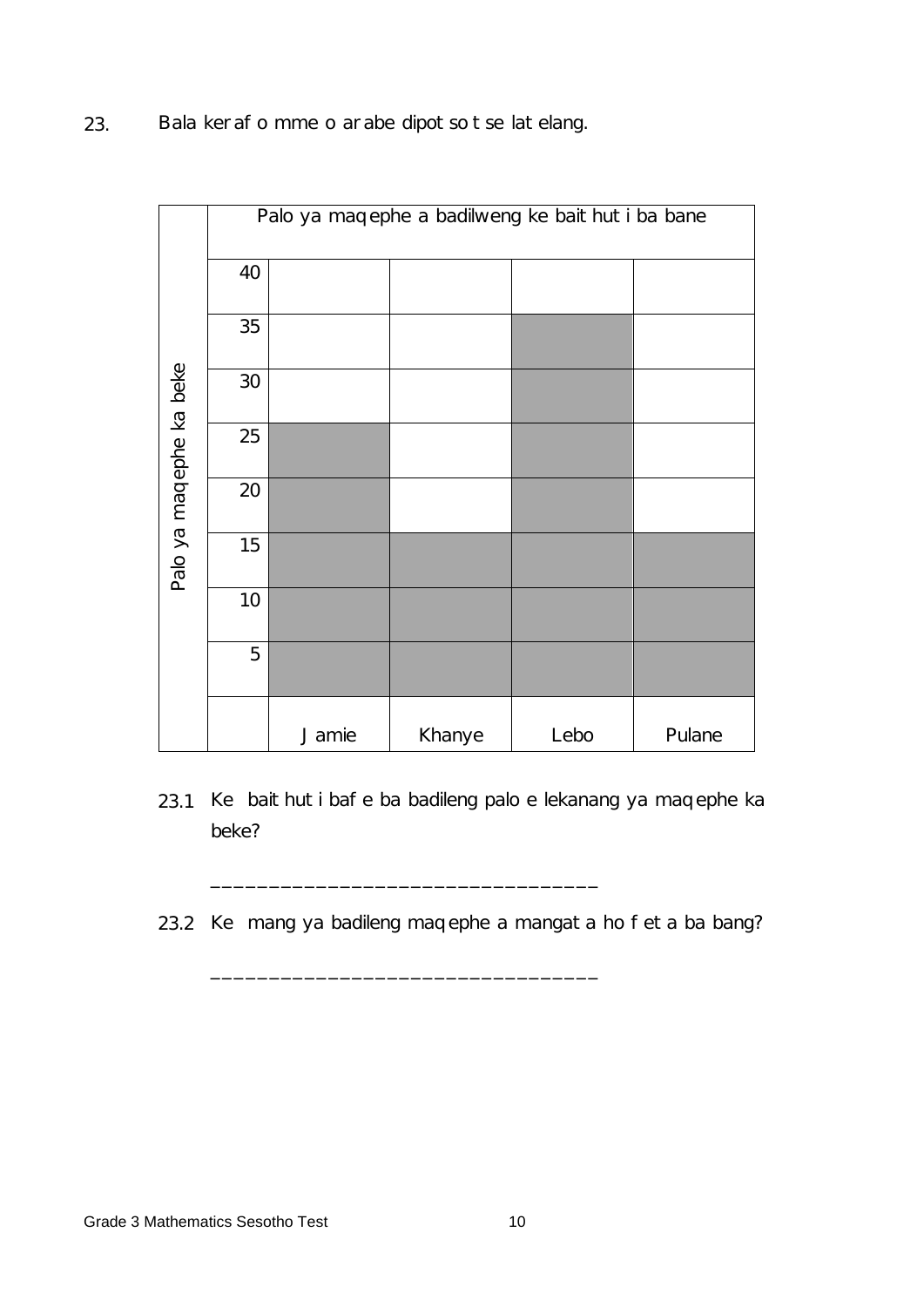24. Bala lenane la ditheko mme o arabe dipotso tse latelang.

| Lenane la ditheko     |        |  |  |  |  |
|-----------------------|--------|--|--|--|--|
| Sehlahla sa<br>morara | R5,50  |  |  |  |  |
|                       |        |  |  |  |  |
| Peinapole             | R10,00 |  |  |  |  |
| Apole                 | R5,50  |  |  |  |  |
| Dilamunu              | R6,00  |  |  |  |  |

24.1 Theko ya dipeinapole tse 2 e tla ba bokae?

- R\_\_\_\_\_\_\_\_\_\_\_\_\_\_\_\_\_\_\_
- 24.2 Ke lokela ho fumana tjhentjhe ya bokae haeba ke reka lamunu e le nngwe mme ke lefa ka R10,00?

R\_\_\_\_\_\_\_\_\_\_\_\_\_\_\_